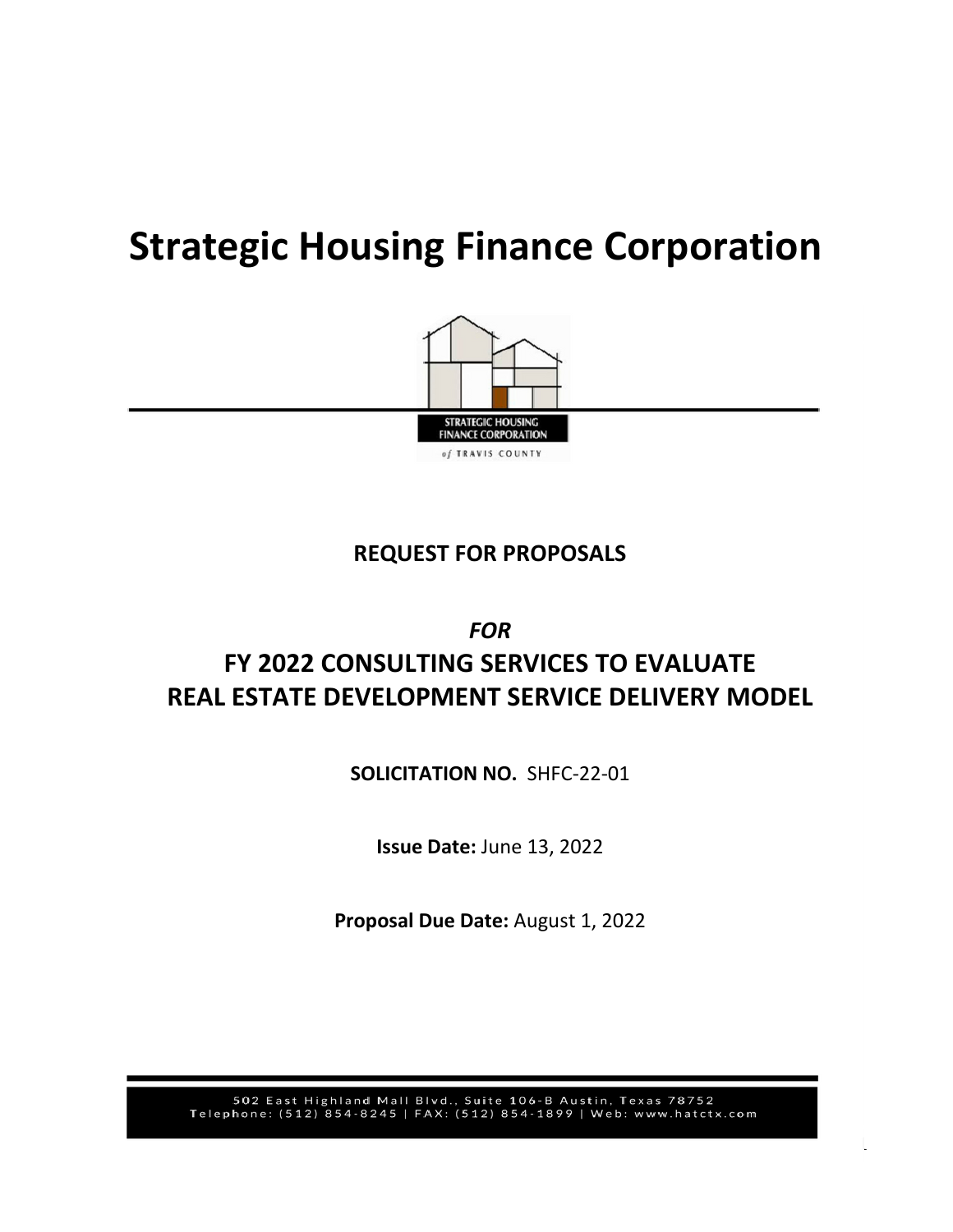# **INVITATION TO SUBMIT PROPOSALS**

The Strategic Housing Finance Corporation (SHFC) is seeking proposals for Consulting Services to evaluate its current Real Estate Development Service Delivery Model, which includes but is not limited to:

- Development of strategies for the expansion of affordable housing portfolio utilizing various financing tools;
- Development of strategies for the long-term preservation and sustainment of existing portfolio;
- Performing asset management duties and ensuring compliance with regulatory and other requirements;
- Ensuring that the delivery of resident supportive services is consistent with language typically included in Texas Department of Housing and Community Affairs guidance, specifically:
	- o *Regularly and frequently offered to all residents, primarily on-site;*
	- o *Easily accessible and offered at times that residents are able to use them;*
	- o *Must include readily available resident services or service coordination that either aid in addressing debilitating conditions, or assist residents in securing the skills, assets, and connections needed for independent living.*
- Ensuring effective selection and ongoing monitoring and performance assessment of vendor relationships, to include property management providers, construction general contractors, and others.

The desired evaluation will focus on the overall consideration of and recommendations for operating SHFC as an *affiliate* of the Housing Authority of Travis County (HATC), versus SHFC remaining as a *separate organization* from HATC (as is currently the case.) In addition, the evaluation will focus on the feasibility, effectiveness, and efficiency of SHFC operating its existing real estate development delivery model via utilization of internal staff vs. other available alternatives *(i.e., outsourcing the delivery model to external brokerages or to contractors/consultants, other hybrid solutions, etc.).* Recommendations are also sought from the successful respondent to include possible future courses of action for the identified best-practice scenario *(i.e., retaining the delivery model's inhouse team vs. outsourcing, etc.) as* well as proposed actions to ensure maximum success of the recommended approach.

This Request for Proposal (RFP) contains specific submission requirements, a general scope of service requirements, as well as terms, conditions, and other pertinent information necessary for submitting a proposal. Questions and inquiries prior to the submittal deadline can be directed to Patrick Howard, Executive Vice President, 502 East Highland Mall Boulevard, Suite 106B, Austin, TX 78752, by email at: [Patrick.b.howard@traviscountytx.gov,](mailto:Patrick.b.howard@traviscountytx.gov) or by FAX to (512) 854-1899. As indicated below, proposals must be received on or before August  $1<sup>st</sup>$ , 2022, at 5:00 p.m. (CST).

This invitation is restricted to services for SHFC only, and proposals with respect to other projects are not requested and will not be considered. Proposals are invited from qualified firms that are able to demonstrate full compliance with all requirements of this RFP, with the overall objectives of SHFC, with federal/state/local laws, and with HUD regulations, as applicable.

# **SHFC FACTS**

To further address the affordable housing needs of residents in Travis County, Texas, the Strategic Housing Finance Corporation was created by, and remains, an independent partner of the Housing Authority of Travis County. SHFC's focus is, and has been, to increase the supply of quality affordable housing for individuals and families of moderate and lower incomes in Travis County, and to create inclusive communities that stabilize families. SHFC was incorporated as a nonprofit entity under the laws of the state of Texas and was created pursuant to Chapter 394 of the Texas Local Government Code.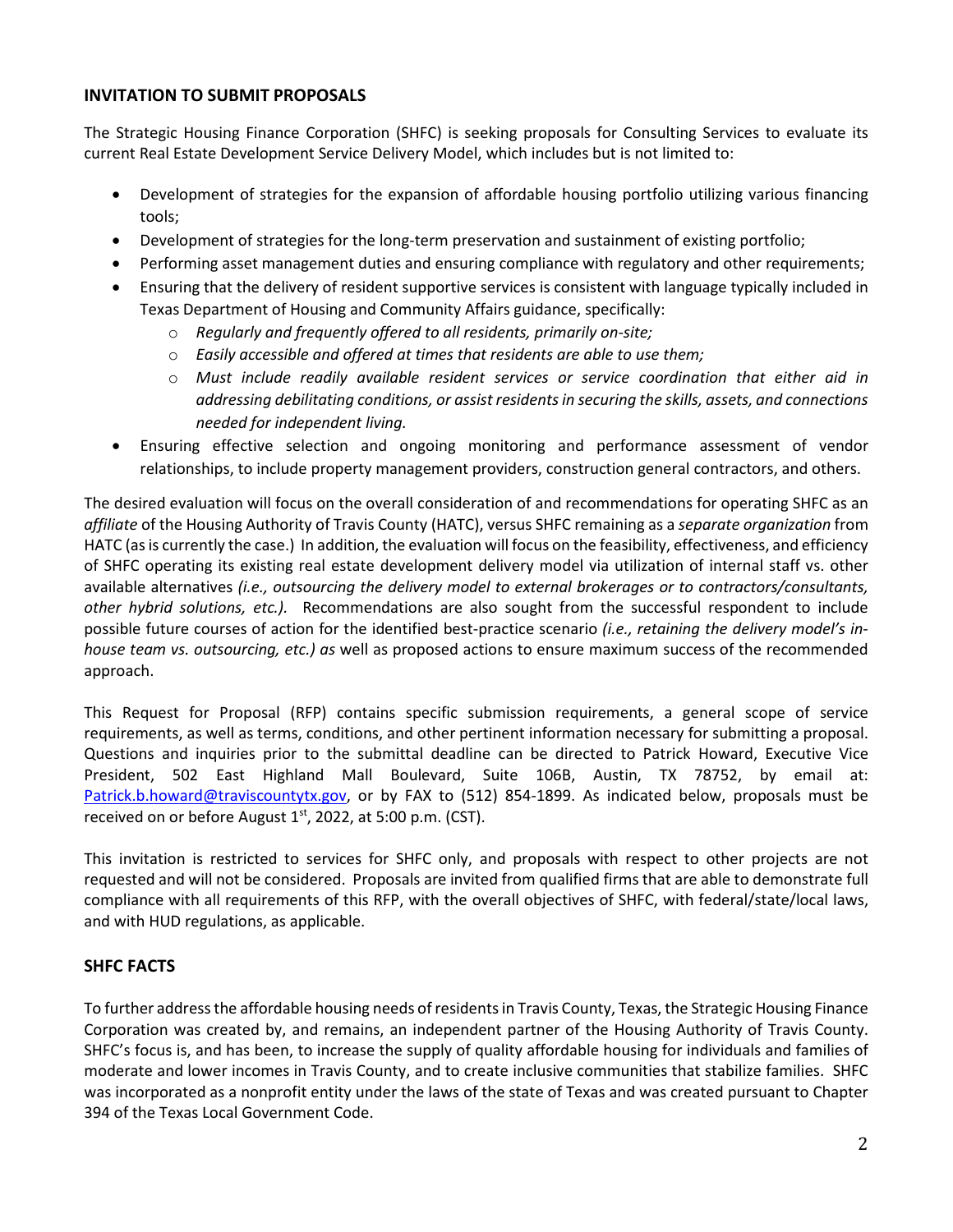As part of its focus, SHFC assists in the development of affordable properties through the private activity bond/tax credit program by providing property tax exemption and participation in partnerships allowing the developments to be financially feasible. SHFC is responsible for providing funding to HATC to supplement the inadequate funding supplied by HUD and to support special projects approved by both Boards.

# **HATC FACTS**

Created in 1975 by Resolution of the Travis County Commissioner's Court and governed under the guise of Chapter 392 of the Texas Local Government Code, the Housing Authority of Travis County provides safe, decent, and sanitary housing for low-income families in Travis County. HATC currently operates and maintains 105 HUD *Project Based Rental Assistance* (PBRA) units and authorizes the issuance of 632 housing choice vouchers.

In addition, HATC receives *Continuum of Care* grants from HUD to provide rental assistance to homeless individuals with disabilities and their families in connection with matching supportive services funded through other sources. HATC owns an affordable family development (non-public housing) and an affordable seniors' development (nonpublic housing) with 16 and 33 units, respectively.

# **BACKGROUND INFORMATION**

At present, SHFC maintains an in-house real estate development team which is tasked with identifying, securing, leading, facilitating, and managing partnerships with private real estate development organizations to develop affordable housing in Travis County, Texas, with the ultimate goal of aligning with and supporting HATC's core mission.

Currently (and historically), real estate development activities have also been conducted in coordination with an HATC affiliated entity – the Travis County Facilities Corporation (TCFC). This fact should be considered during the project and be taken into account during the overall evaluation and the development of subsequent recommendations, as appropriate.

# **TCFC Background**

Established in January 2001, The Travis County Facilities Corporation (TCFC), authorized via Chapter 303 of the Texas Local Government Code, was created to work in conjunction with the Housing Authority of Travis County to provide for the acquisition, construction, rehabilitation, renovation, repair, equipping, furnishing, and placement in service of public facilities in an orderly, planned manner and at the lowest possible borrowing costs. To date, TCFC has focused its efforts on affordable housing.

At present, the SHFC real estate development team is composed of three full-time employees. In addition to their roles with SHFC, all have a direct employment relationship with HATC and responsibilities within HATC. These three employees occupy the positions of Director of Real Estate Development, Asset Manager, and Administrative Assistant.

# **SCOPE OF SERVICES**

SHFC is seeking qualifications from firms interested in providing consulting services to evaluate the organization's current real estate development delivery model, as well as to provide full recommendations for addressing any issues identified in the evaluation.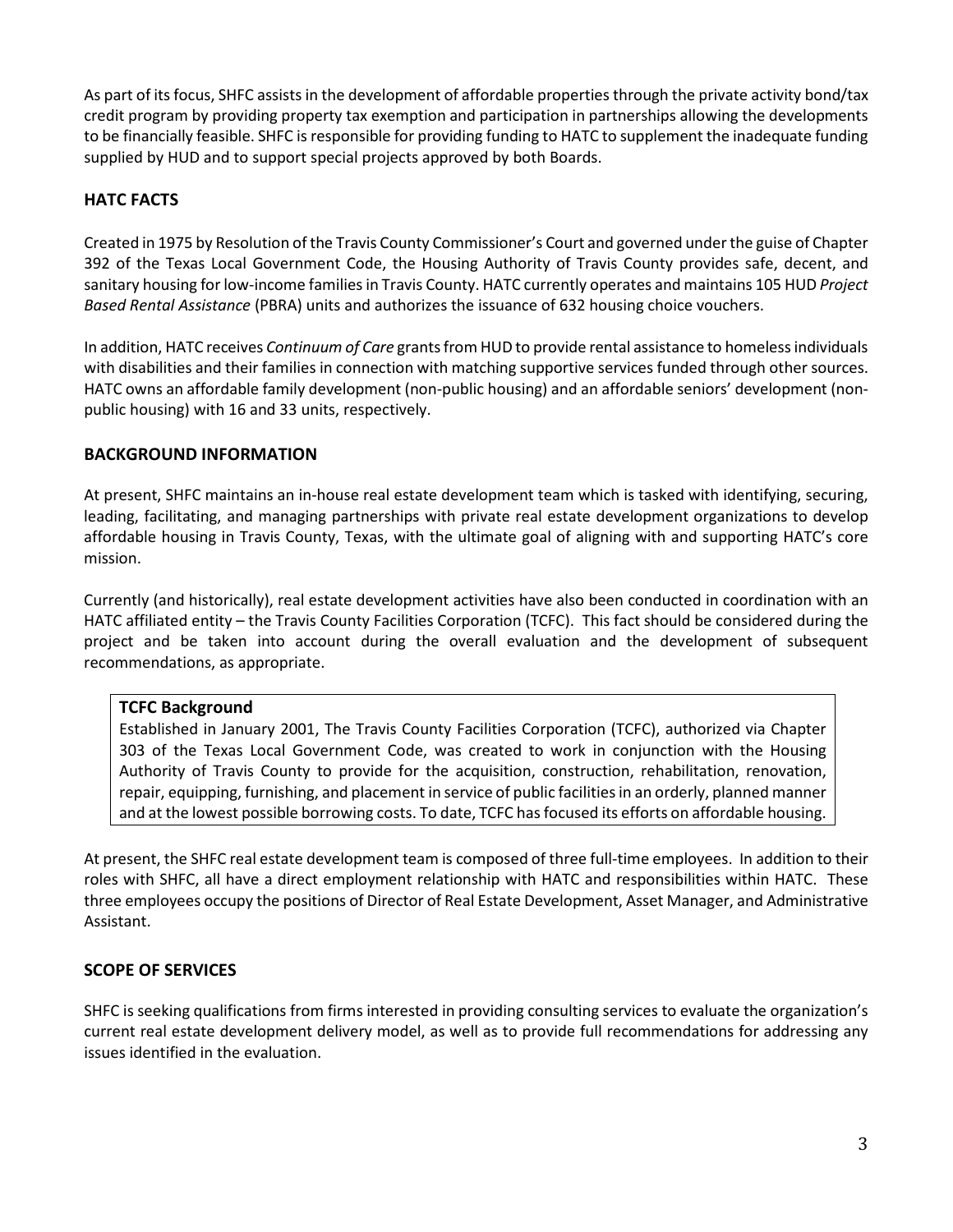**Regarding this project for which services are requested, SHFC is seeking to evaluate the overall consideration of and recommendations for operating SHFC as an** *affiliate* **of the Housing Authority of Travis County (HATC), versus SHFC remaining as a** *separate organization* **(as is currently the case.) In addition, an evaluation and recommendations are sought of the feasibility, effectiveness, and efficiency of operating its existing real estate development delivery model via utilization of internal staff vs. other available alternatives** *(i.e., outsourcing the delivery model to external brokerages or to contractors/consultants, other hybrid solutions, etc.).* **Recommendations are also sought from the successful respondent to include possible future courses of action for the identified best-practice scenario** *(i.e., retaining the delivery model in-house vs. outsourcing, etc.)*

Current SHFC real estate development delivery model's activities conducted by the in-house team include but are not limited to:

- The structuring of real estate transactions and developing project budgets;
- Creating operating projections;
- Proposing and negotiating financing;
- Providing supportive services to residents and to meet and enhance the strategic goals and responsibilities of the organization; and
- Selecting and monitoring the performance of various vendor relationships, to include property management providers, construction general contractors, and others.

Associated finance function activities should also be considered and examined and include but are not limited to:

- The identification of potential funding from both private and public sources;
- Raising of project equity and debt; *and*
- Analysis of project leverage recommendation of financing structures, disposition advisory, and limited partnership negotiations.

Certain questions which the consultant should be prepared to answer as part of its evaluation and recommendations include, but are not limited to, the following:

- Should SHFC continue to operate as a separate entity (in partnership with HATC), or should it be restructured as an affiliate of HATC?
- Should the real estate development employee team continue to be retained within SHFC? If so, what structure should the organization take and what employee roles would be needed to be retained, eliminated, or added to ensure its successful operation into the future?
- Should the real estate development team activities be fully outsourced by SHFC, and the internal employee team be abolished or reassigned, if possible? If so, what specific recommendations can be made to ensure the success of such an action?
- Should a *"hybrid"* structure be considered, where the delivery model is partially outsourced but also partially retained in-house? If so, what employee roles would need to be retained or eliminated by SHFC to ensure its successful operation, and what specific recommendations can be made to ensure the success of such an approach?
- Should a recommendation be made by the consultant to fully outsource the delivery model or to operate it in a hybrid manner in the future, what criteria should be used by SHFC in selecting outsourcing partners to ensure success of such a new endeavor, and what else could be done to ensure success?
- Will the recommended structure be able to effectively provide supportive services to residents and to meet and enhance the strategic goals and responsibilities of the organization? If so, how?
- Will the recommended structure be able to ensure the effective selection and ongoing monitoring and performance assessment of vendor relationships, to include property management providers, construction general contractors, and others? If so, how?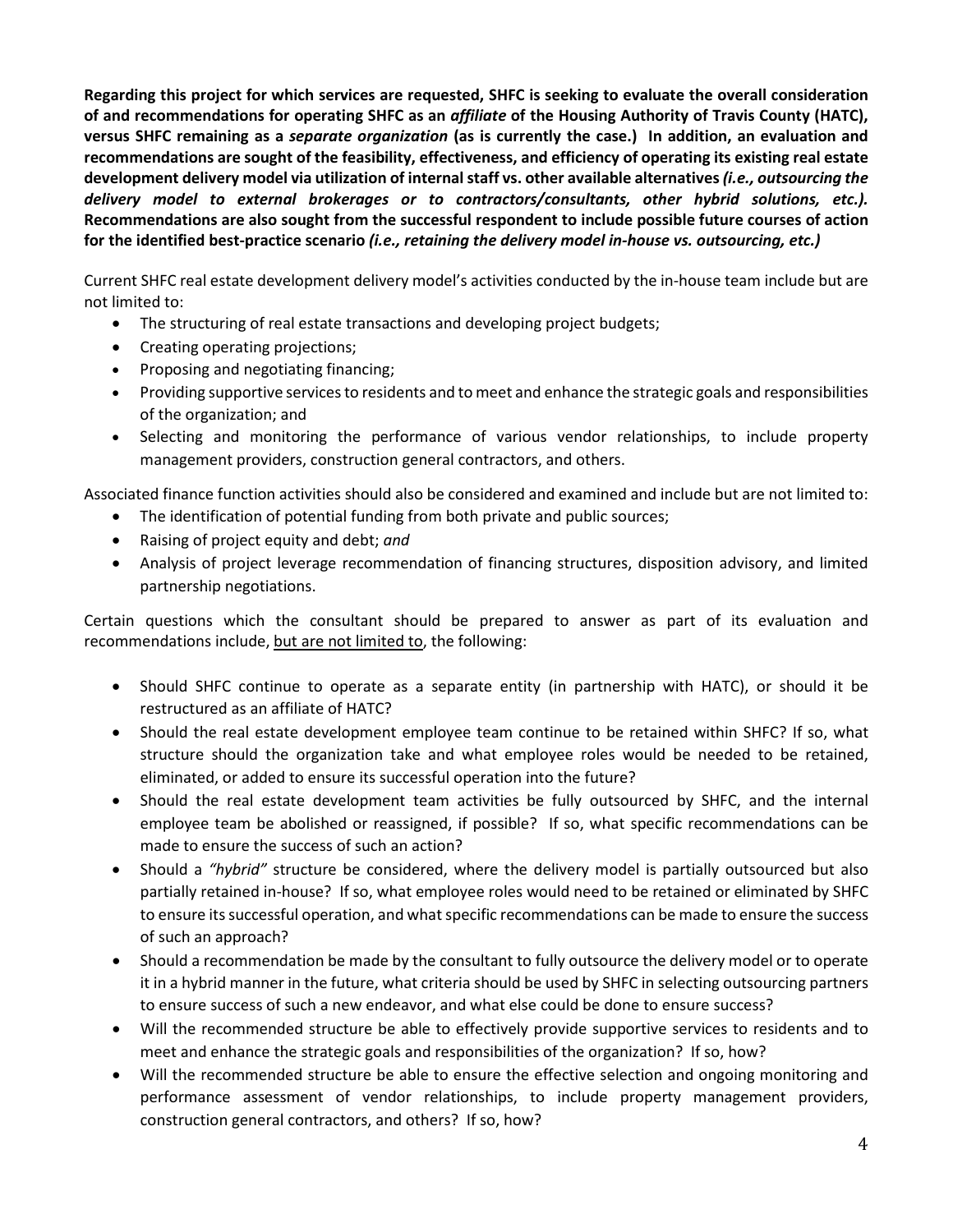# **PROJECT DELIVERABLES**

At the conclusion of its evaluation, the consultant shall:

- Provide a professionally prepared report that summarizes the findings from its analysis, and which effectively communicates relevant information;
- Identify key issues and opportunities; *and*
- Present recommendations.

A *Draft Report* with an *Executive Summary* shall be issued to SHFC first. The document shall include the summary of findings of the consultant's analysis and subsequent recommendations as identified in the Scope of Work. Any documentation prepared by the consultant shall be made available to SHFC in electronic format.

A Final Report shall be issued following SHFC's comments on the Draft. In addition, SHFC may require consultant to provide and present a PowerPoint (or similar) presentation. The report should provide sufficient information and support for subsequent strategic, tactical, operational, and policy decisions regarding real estate development operations.

# **PROPOSAL SUBMISSON REQUIREMENTS**

Interested and qualified firms must provide the following information in their responses to the RFP:

- **Qualifications and Experience of Firm** Demonstrate the firm's understanding and qualifications for completing the requested work, evidence of firm's ability to perform this type of work, and any record of related prior experience including similar projects relative to municipal, governmental, redevelopment and housing authorities, or other political entities. Please provide a summary of your company's related experience in the completion of evaluations as described in this document. Include profile of firm's principals, staff, and facilities.
- **Qualifications and Experience of Key Personnel/Assigned Project Team members** Identify and provide resumes for the individual(s) who will be assigned to this project, their qualifications, training, responsibilities. Be specific as to their level of experience with local governments and Public Housing Authorities, particularly as it relates to this scope of services. List any contractors or third parties which will be potentially involved in providing services, to include the same information.
- **Licensing/Certified Statements** Evidence that the firm meets any and all licensing requirements. Include a certified statement that the firm is not debarred or otherwise restricted from entering into contracts with HUD-funded agencies or other Federal, State, and/or local agencies.
- **Approach and General Understanding** Describe your firm's approach to the *Scope of Services* and provide a sample outline of the approach, including a timeline.
- **References** Supply three current references for same or similar work to the *Scope of Services* found in this document. Provide names, complete contact information, dates of service(s) provided, and description of the work performed.
- **Price** Please provide complete and detailed information on project price quote, including information on how work will be billed to SHFC (i.e., flat fee, hourly/semi-hourly rate, etc.) Proposed prices quoted are expected to be firm for a minimum of ninety (90) days. SHFC will award a contract to a successful respondent for the provision of these services for a maximum of a one-year period.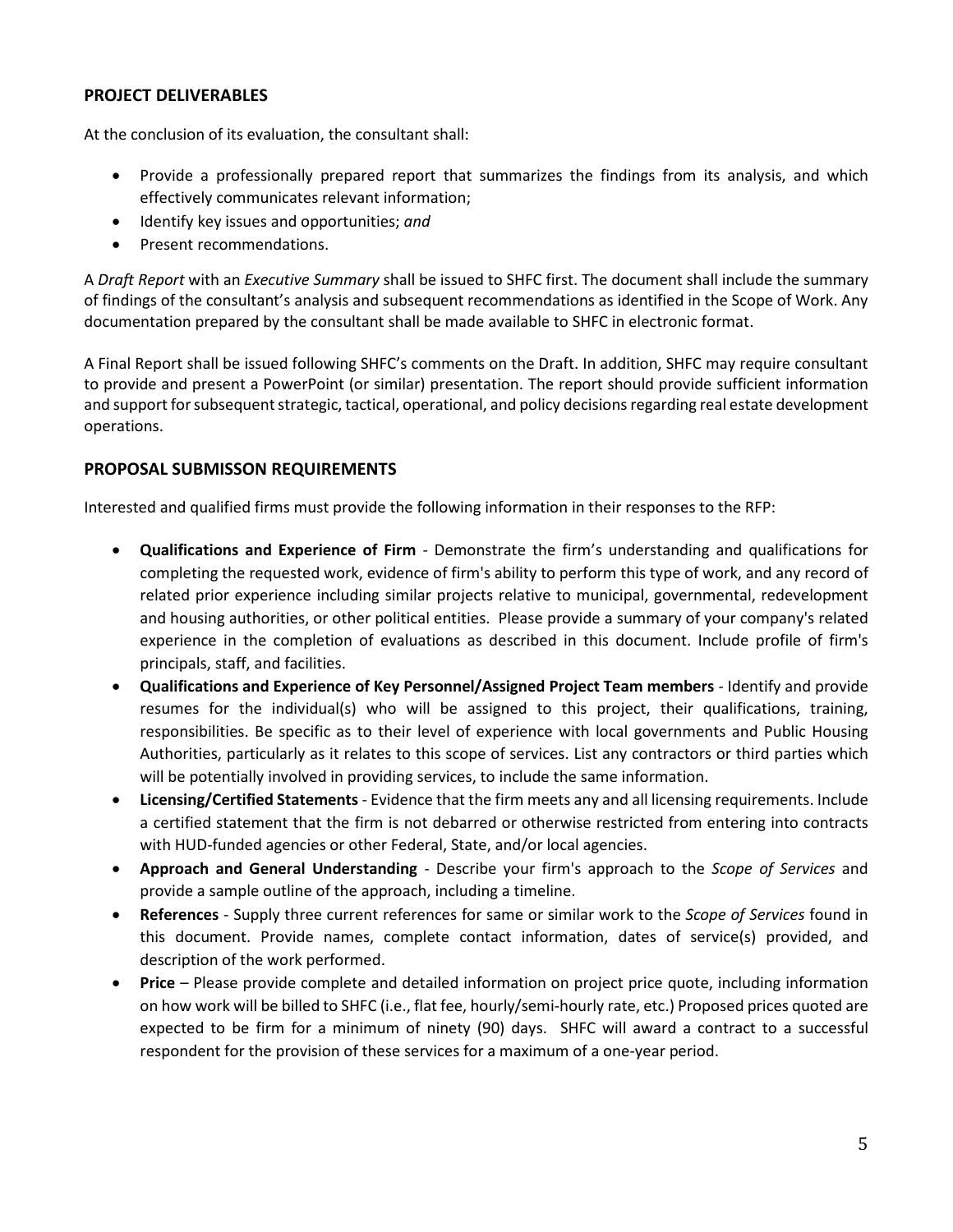# **PROJECT TIMELINE**

As part of the response to this solicitation, a timeline for completion of this project must be provided. As support for the overall timeline, respondents should provide a more detailed breakout of milestone dates/time periods for completion of different tasks.

# **DEADLINE**

Proposals must be received by SHFC on or before August  $1<sup>st</sup>$ , 2022, at 5:00 p.m. (CST.)

# **PLACE OF SUBMISSION**

One (1) unbound original and three (3) copies of the complete proposal package is preferred; however, electronic transmittal is also an acceptable form of submission. Electronic submittal can be directed to [patrick.b.howard@traviscountytx.gov](mailto:patrick.b.howard@traviscountytx.gov) Packages submitted should be in an envelope, sealed and labeled and submitted as follows to:

**Proposal for Consulting Services to Evaluate Real Estate Development Delivery Model**

RFP No. SHFC-22-01 Patrick B. Howard, Executive Vice President STRATEGIC HOUSING FINANCE CORPORATION 502 East Highland Mall Boulevard, Suite 106B Austin, TX 78752

# **OTHER TERMS AND CONDITIONS**

#### **1. WITHDRAWAL OF RFP**

Proposals may be withdrawn before the RFP submittal deadline by submitting a written request to Patrick Howard (Patrick.b.howard@traviscountytx.gov). Re-submittal before the RFP submittal deadline can be made; however, they may not be re-submitted after the deadline.

# **2. RFP COSTS**

All costs incurred in the preparation and presentation of the RFP shall be completely absorbed by the responding party to the RFP. All documents submitted as part of the RFP will become the property of SHFC. Requests for specific material to be returned will be considered. Any material submitted that is confidential must be clearly marked as such.

#### **3. COMPLIANCE WITH LAWS**

The selected firm agrees to be bound by applicable Federal, State and Local laws, regulations, and directives as they pertain to the performance of the project.

# **4. AWARD BASIS**

At the option of SHFC, finalists may be selected for a final round of negotiations; however, vendors are encouraged to present their best offers with their initial submission. SHFC reserves the right to accept or reject any and all proposals, to waive any irregularities in any proposal process, and to make an award of contract in any manner in which SHFC, acting in the sole and exclusive exercise of its discretion, deems to be in SHFC's best interest. The award of the contract will not necessarily be made to the firm offering the lowest price.